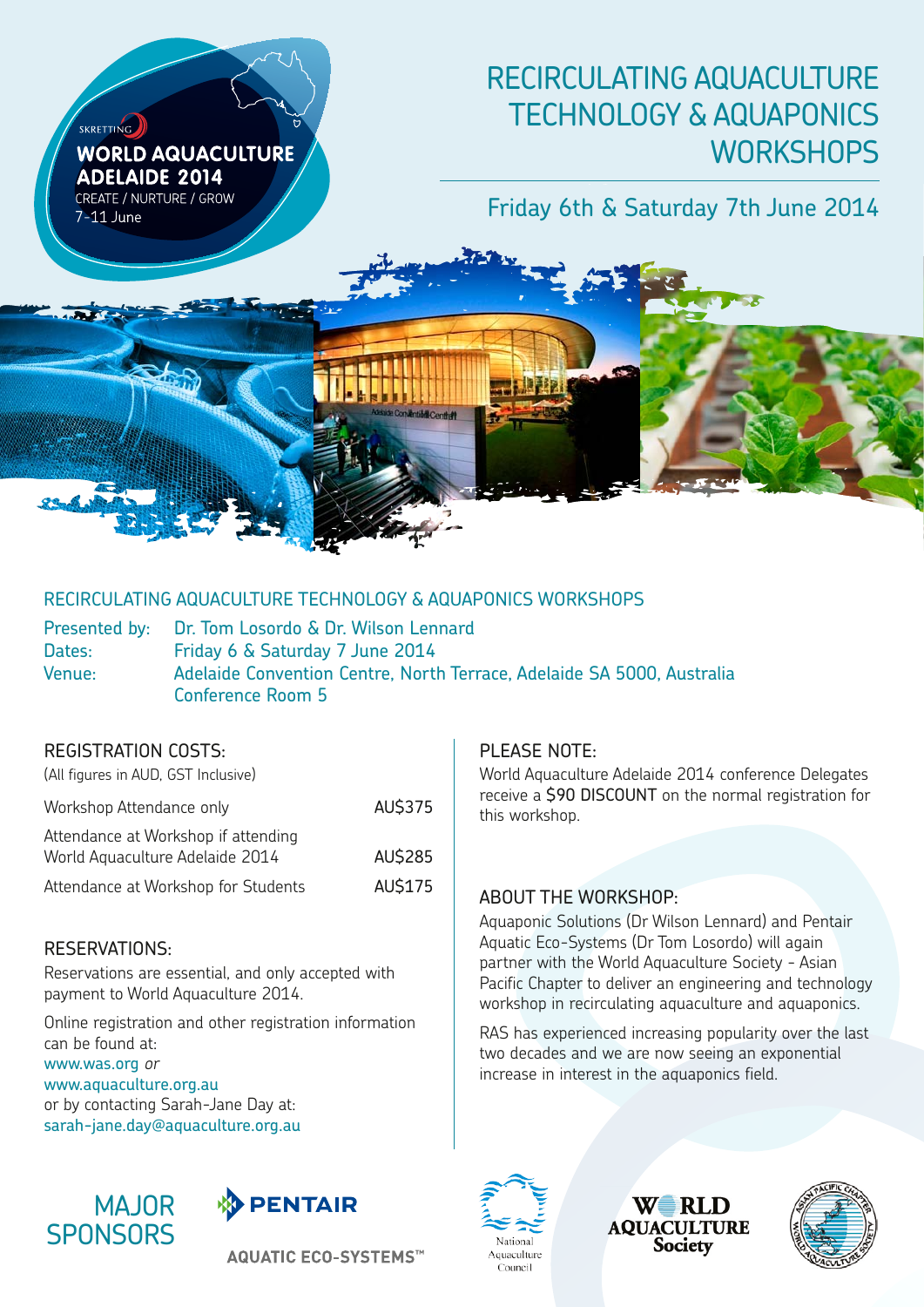

# RECIRCULATING AQUACULTURE TECHNOLOGY & AQUAPONICS **WORKSHOPS**

## Friday 6th & Saturday 7th June 2014

# DAY<sub>1</sub> Friday June 6, 2014

Recirculating Aquaculture Systems Technology (RAS)

Recirculating aquaculture technologies (systems that recondition and reuse water) continue to attract attention and are the subject of considerable capital investment worldwide.

This workshop is designed for a broad audience and seeks to provide participants with non-biased, researchbased information about the design and management of recirculating aquaculture fish production systems. The information presented comes either from the firsthand research results, findings from the global research community, or the experiences of the presenter with commercial scale producers.

Workshop registration includes a technical workbook containing the prints of the slide presentations (electronic PDF copies of the presentations are not available for distribution), a compact disc containing useful publications and spreadsheets.

#### About the Presenter:

Dr. Tom Losordo is Principal Scientist & Chief Engineer for Pentair Aquatic Eco-Systems. Pentair, a global provider of water technology, has built a reputation for high-performance aquatics equipment to improve water quality and safety.

Dr. Losordo is an Emeritus Professor in the Department of Biological & Agricultural Engineering at North Carolina State University in the United States. Dr. Losordo has a Bachelor degree in Biology and an M.S. and Ph.D. in Biological and Agricultural Engineering.

Having been involved in aquaculture for more than 38 years, At NC State University, Dr. Losordo lead a program of applied research and public service in the area of recirculating aquaculture production systems and the treatment of freshwater and marine aquaculture effluents. Known as the North Carolina Fish Barn program, the program developed evaluated and demonstrated new technology for intensive fish farming at the commercial scale. While focusing on tilapia, hybrid striped bass, and most recently sturgeon, the Fish Barn program also investigated the production of rainbow trout, yellow perch, southern flounder, ornamental gold fish and koi carp in recirculating aquaculture systems.

Dr. Losordo has provided workshops, lectures and design services worldwide in recirculating and water re-use technologies since 1990.